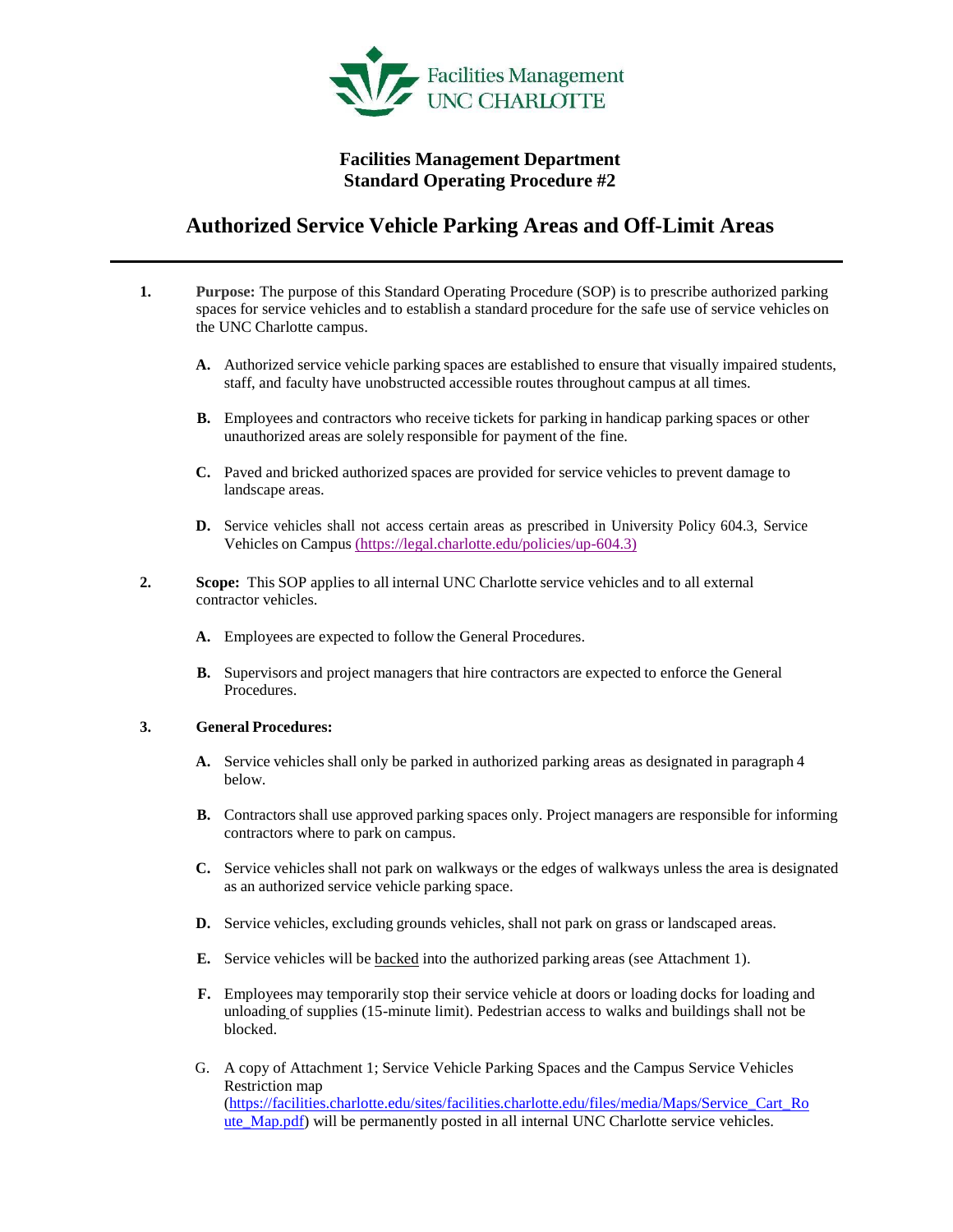#### **4. Specific Procedures:**

- A. Authorized Service Vehicle Parking Spaces
	- i. **Parking Space Markings:** Authorized service vehicle parking spaces are designated in two ways; with a gray outlined box on concrete or in brick paver pads off walkways (see Attachment 1).
	- ii. **Parking Space Locations:** See Campus Service Vehicles Restriction map showing authorized service vehicle parking spaces.
	- iii. **Off-Limit Areas:** See Campus Service Vehicles Restriction map showing off-limit areas.

#### **5. Enforcement Responsibilities:**

- **A.** Each FM Unit shall be responsible for disseminating this SOP, training all operators of service vehicles, and ensuring that appropriate corrective actions are taken when violations of this SOP are observed or reported. Violations are considered job performance issues and disciplinary action may be taken.
- **B.** Consequences for violation by FM employees:
	- i. First offense, verbal counseling for unacceptable job performance and a retraining session including a thorough review of University Policy 604.3, Service Vehicles Restriction map and submission of a training form to the Facilities Business Office documenting the training session.
	- ii. Second offense, written counseling for unacceptable job performance accompanied by a formal written performance management improvement plan.
	- iii. Third offense, written warning for unacceptable job performance.
	- iv. Fourth offense, second written warning or recommendation for suspension for unacceptable job performance.
	- v. Fifth offense, recommendation for termination for unacceptable job performance.
- **C.** Consequences for violation by external contractors:
	- i. Contractors who receive tickets for parking in handicap parking spaces or other unauthorized areas are solely responsible for payment of the fine.

Philip Jones Associate Vice Chancellor Facilities Management

Attachment: Attachment 1: Service Vehicle Parking Spaces